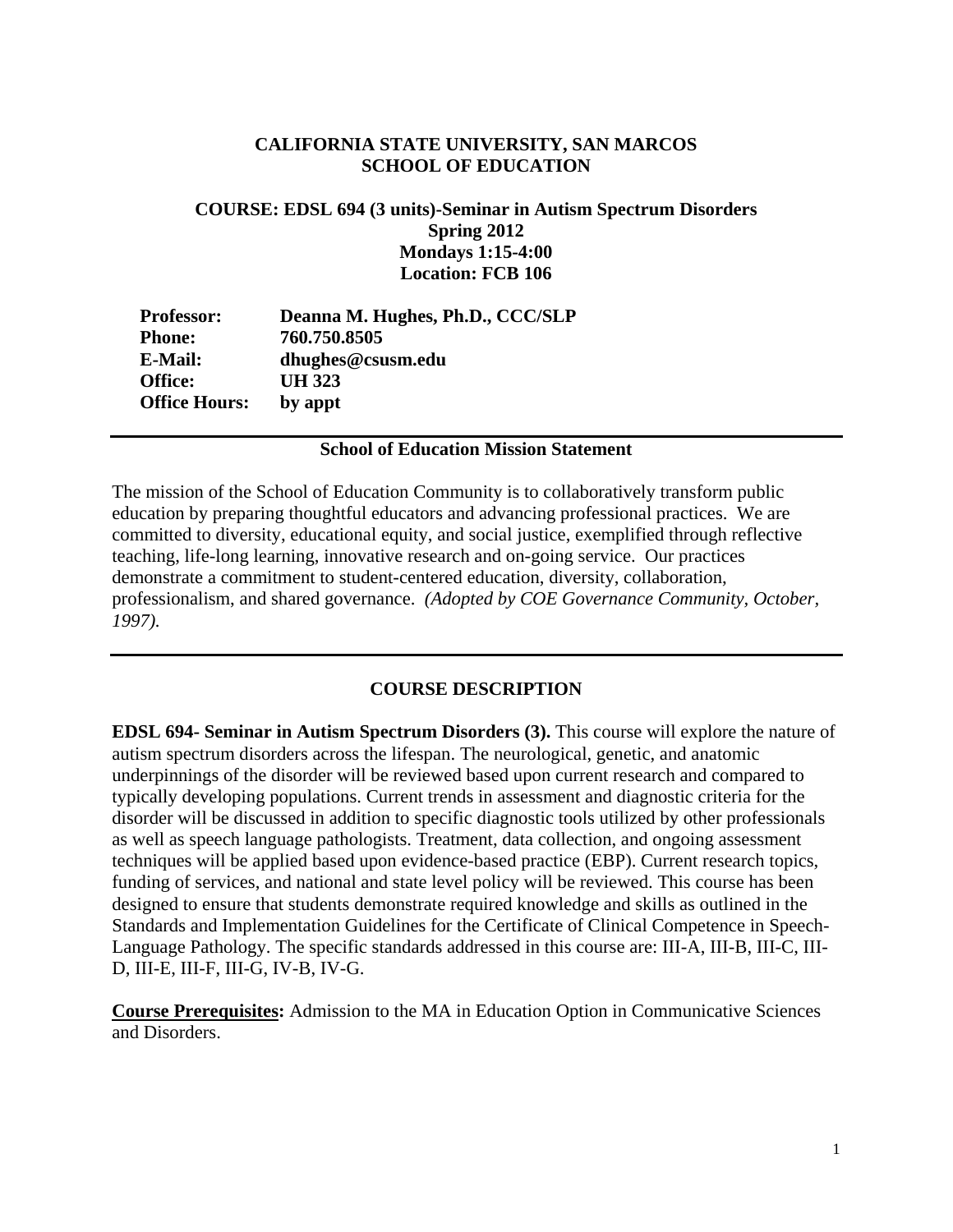**Textbook:** Autism Spectrum Disorders and AAC (2009). Edited by Pat Mirenda and Teresa Iacono by Paul H. Brookes Publishing Company. Students will be responsible for assigned readings throughout the semester.

### **School of Education Attendance Policy**

 possible. *(Adopted by the COE Governance Community, December, 1997).* Due to the dynamic and interactive nature of courses in the School of Education, all students are expected to attend all classes and participate actively. At a minimum, students must attend more than 80% of class time, or s/he may not receive a passing grade for the course at the discretion of the instructor. Individual instructors may adopt more stringent attendance requirements. Should the student have extenuating circumstances, s/he should contact the instructor as soon as

## **Students with Disabilities Requiring Reasonable Accommodations**

Students with disabilities who require reasonable accommodations must be approved for services by providing appropriate and recent documentation to the Office of Disable Student Services (DSS). This office is located in Craven Hall 4300, and can be contacted by phone at (760) 750- 4905, or TTY (760) 750-4909. Students authorized by DSS to receive reasonable accommodations should meet with their instructor during office hours or, in order to ensure confidentiality, in a more private setting within one week of the beginning of the course.

## **Learner Objectives**

## **Students will:**

- 1. Identify the current theories regarding the etiology of autism spectrum disorders including genetic, developmental, environmental, and biological factors. (Standard III C)
- 2. Compare and contrast the neurological, developmental, genetic, and anatomic underpinnings in individuals with autism to individuals with typical development. (Standard III B, Standard III C)
- 3. Understand the roles and responsibilities of speech language pathologists and other related professionals in the diagnosis and treatment of autism. (Standards III C through III G, IV G)
- 4. Understand and use current standardized and informal assessments administered by speech language pathologists. (Standard III D through III G and IV G)
- 5. Describe the characteristics and issues surrounding autism in childhood, including the role of social communication skills, specific speech and language characteristics, and cognitive/play skills. (Standard III C through III G)
- 6. Detail the trajectory of communication and cognitive skills into adolescence and adulthood. (Standard III B and III C)
- 7. Acquire knowledge of treatment principles based upon evidence-based practice (EPB) standards. (Standard III D, E, and F)
- 8. Identify and critically evaluate current trends in research and issues related ASD. (Standard III F, III G, IV B)
- 9. Review local, state, and national policies regarding reimbursement/funding sources, educational standards, and legal issues. (Standard III G and IV G)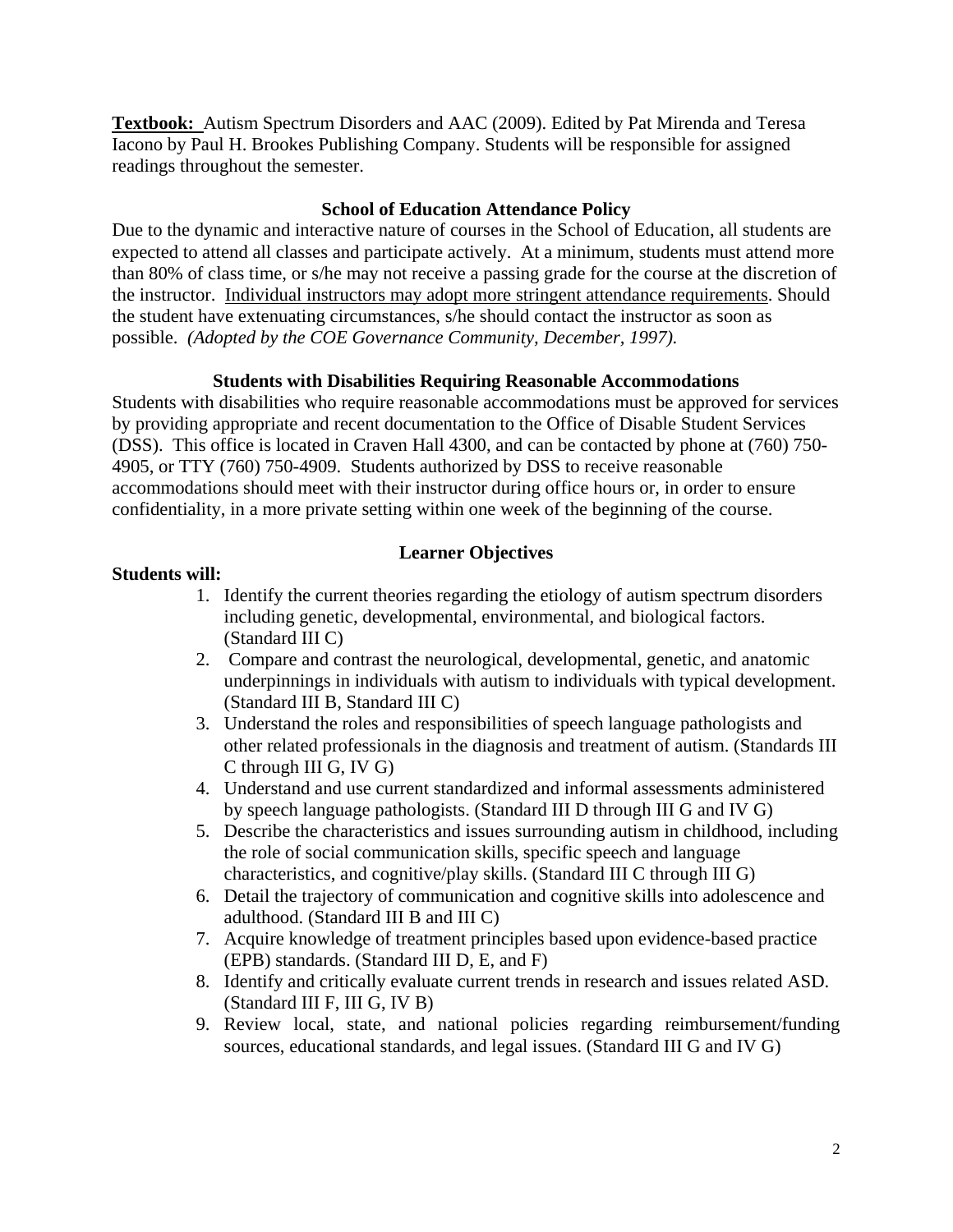### **Course Requirements**

**Critical Evaluation of Professional Journal Article: (100 points)-**Students will provide a written critical essay from an ASHA or peer-reviewed journal article addressing ASD content. The article may target a variety of topics in areas such as assessment and treatment. The article should be approved by the instructor and should be written in APA format.

**Written Review of a Current Topic in Autism: (100 points)-**Students will create a written review of a current topic in autism. Example topics include: Impact of diet on ASD symptoms, Project Impact or Milieu teaching, Literacy development, Quality of life planning. This review should include no less than three scholarly references and should be written in APA format. The topic should be approved by the instructor.

**Oral Presentation of Topics Paper to Class: (50 points)-Students will orally present their** written review.

**Quizzes: (50 points)-**Students will write five, in-class mini-assessments worth ten points each covering information from lectures, readings, and class discussions.

**Final Examination: (100 points)-**Students will complete a final examination covering information from lectures, readings, and class discussions throughout the semester.

## **Total Points – 400**

## **Grading Standards**

Consistent with requirements set forth by the School of Education and the Office of Graduate Studies and Research, the minimal acceptable grade for passing a course in the Communication Disorders Program is a B. A review of the student's performance will need to be conducted should s/he earn less than a B in any course. Please note that CSUSM requires graduate students to maintain a cumulative GPA in all coursework towards the MA of 3.0. Should your GPA all below a 3.0, you will be placed on Academic Probation and you will have one semester to bring your GPA back above a 3.0 or you will be disqualified from the program.

Students need to pass all graded assignments with a B or better to demonstrate acquisition of skills and knowledge towards meeting the standards for practice. Students may be offered an opportunity to redo/retake a single assignment at the instructor's discretion. Any assignment requiring a make-up will receive a 20% reduction in possible points for that assignment. If a student receives less than a B on the makeup, or receives less than a B on more than one assignment, the student will be obligated to repeat the course. Please note that CSUSM only allows for two courses to be retaken at the MA level. Should you earn less than a B in more than two courses, you will be disqualified from the program. Make-ups are intended to offer a second opportunity for students to demonstrate competence on important standards so as to avoid academic probation. Make-ups are not intended to improve grades or GPA. Please be advised that each student is expected to operate in a professional manner and present her/his best work the first time. Make-ups need to be scheduled within 1 week of receipt of the 'failed' grade.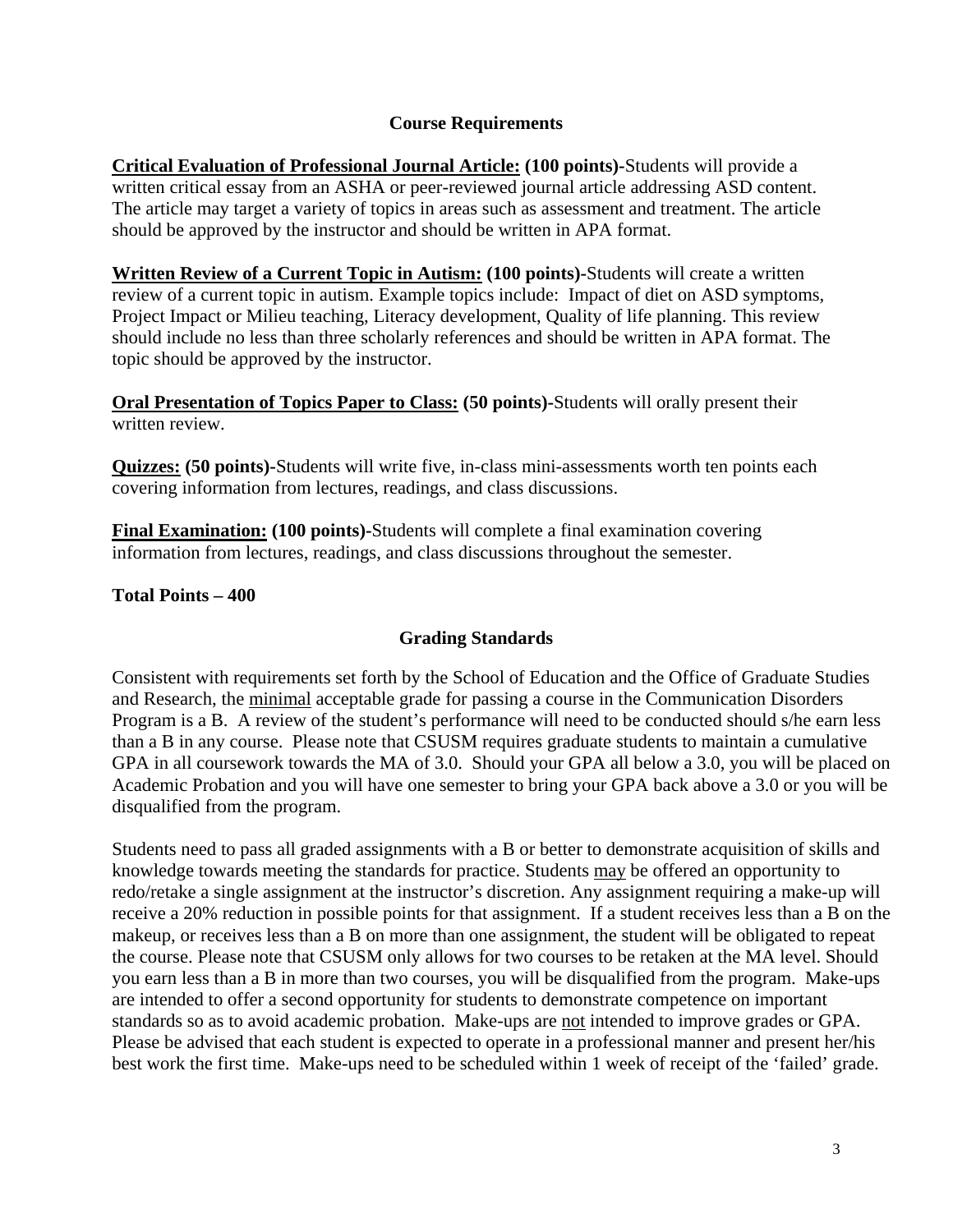Any scholarly, professional writing assignment will be subjected to grading based on the Communicative Sciences and Disorders Graduate Writing Assessment Rubric. All writing assignments must be submitted in both hard copy AND through the Cougar Courses container. You will be expected to adhere to the Academic Honesty Policy and use APA style referencing in all professional writing.

## **Letter grade (percentage total points)**

| $A = 93$ and above        | $A = 90.00 - 92.99$ |                |
|---------------------------|---------------------|----------------|
| $B_+ = 88.00 - 89.99$     | $B = 83 - 87.99$    | $B = 80-82.99$ |
| $C_{\pm} = 78.00 - 79.99$ | $C = 73-77.99$      | $C = 70-72.99$ |
| $D_{\pm} = 68.00 - 69.99$ | $D = 63-67.99$      | $D = 60-62.99$ |
| $F - 59.99$ and below     |                     |                |

Assignments graded on the Communicative Sciences and Disorders Graduate Writing Assessment Rubric are graded on a 4 point scale. The conversion is as follows:

 $4 = A = 95$  points = exceeds standards

 $3 = B = 85$  points = meets standards

 $2 = C = 75$  points = approaching, but does not meet standards

 $1 = D = 65$  points = fails to meet standards

Students are expected to turn all work in when it is due. Work submitted late, but within one week of the due date will be reduced by one letter grade. Work received over one week late receives no credit. Your work will be graded on both content (detail, logic, synthesis of information, depth of analysis, etc) and mechanics (grammar, syntax, spelling, format, uniformity of citations, etc). You are entering into a professional career that requires mastery of the written language. You will be graded on such.

## **All University Writing Requirements**

Every course at the university must have a writing requirement of at least 2500 words. Your quizzes, examination, and papers will be used to satisfy this requirement.

## **CSUSM Academic Honesty Policy**

"Students will be expected to adhere to standards of academic honesty and integrity, as outlined in the Student Academic Honesty Policy. All written work and oral presentation assignments must be original work. All ideas/materials that are borrowed from other sources must have appropriate references to the original sources. Any quoted material should give credit to the source and be punctuated with quotation marks.

Students are responsible for honest completion of their work including examinations. There will be no tolerance for infractions. If you believe there has been an infraction by someone in the class, please bring it to the instructor's attention. The instructor reserves the right to discipline any student for academic dishonesty in accordance with the general rules and regulations of the university. Disciplinary action may include the lowering of grades and/or the assignment of a failing grade for an exam, assignment, or the class as a whole."

Incidents of Academic Dishonesty will be reported to the Dean of Students. Sanctions at the University level may include suspension or expulsion from the University.

## **Plagiarism:**

As an educator, it is expected that each student will do his/her own work, and contribute equally to group projects and processes. Plagiarism or cheating is unacceptable under any circumstances. If you are in doubt about whether your work is paraphrased or plagiarized see the